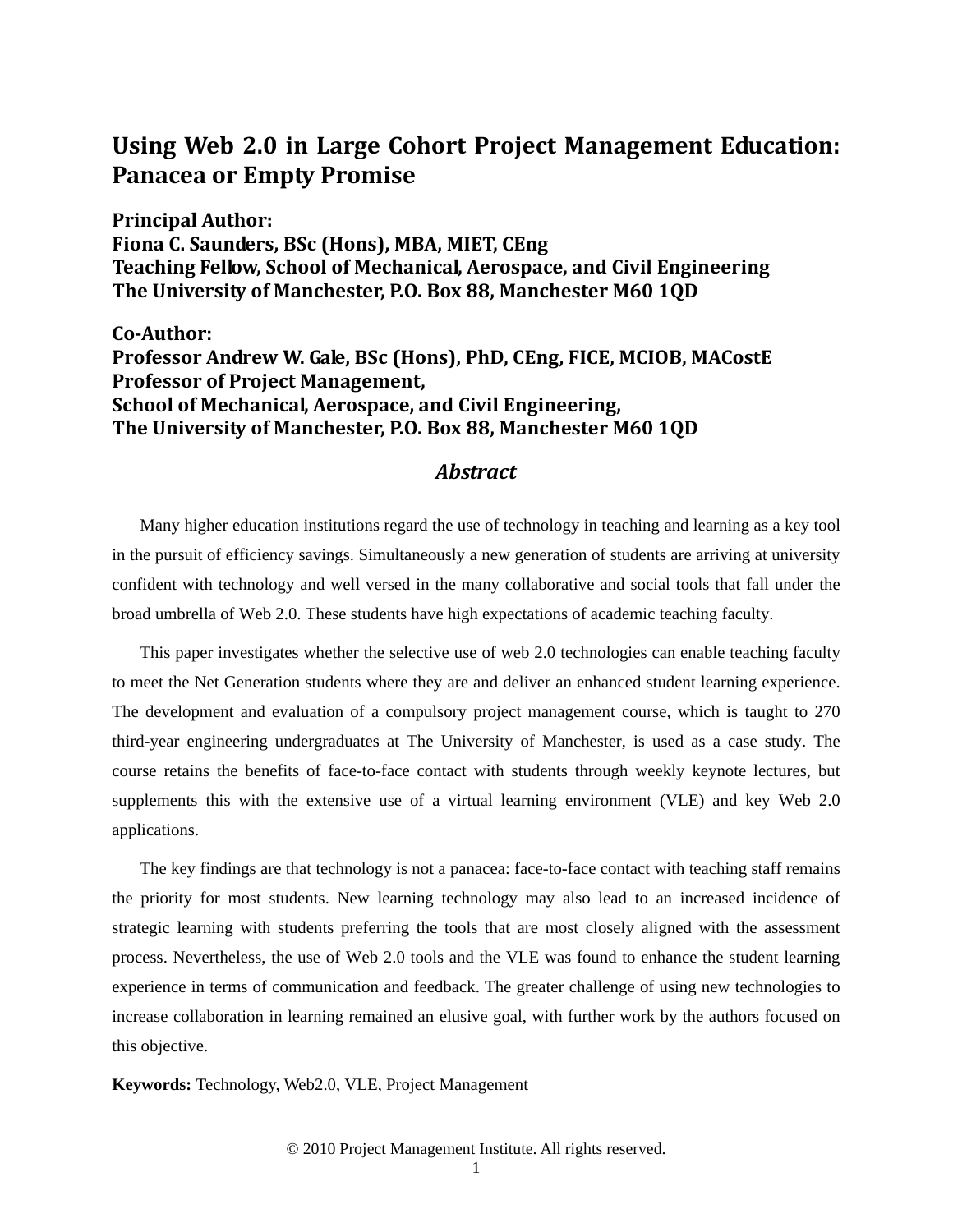### *Introduction*

Net Generation students—those born from the mid-1980s onwards (Oblinger & Oblinger, 2005) continue to stream into higher education, where they crash headlong into teaching faculty, a significant proportion of whom have often only recently progressed from "chalk and talk" to the use of PowerPoint slides in lectures. The Net Generation, also known as Digital Natives (Prensky, 2001), Millenials (Howe & Strauss, 2000), and Homo Zappiens (Veen & Vrakking, 2006), have grown up with Web 2.0 as a way of life—utilizing online collaboration sites such as Facebook, Twitter, and various blogs, to communicate, collaborate, and organize their lives. Surveys in the United Kingdom suggest that 90% of U.K. students are regular users of social networking sites on entry to higher education (Melville, 2009). As undergraduate students, the Net Generation demands continual feedback, increased interaction with teaching faculty, and extensive collaboration in learning (Oblinger & Oblinger, 2005). How then should higher education Institutions, driven by financial and government pressures to accept ever-increasing student numbers evolve the student learning experience to meet the expectations of the Net Generation? Didactic teaching in ever-larger lecture theaters may not constitute the optimal approach. Recognizing this, many universities have seized on new technologies in teaching and learning as a source of cost and efficiency savings. Universities have invested in virtual learning environments, and encouraged and cajoled teaching faculty to use new technology, without necessarily understanding whether the use of these technologies can deliver enhanced teaching and learning.

Addressing this question, this paper investigates whether the selective use of Web 2.0 technology can enable teaching faculty to meet Net Generation students where they are and deliver an enhanced student learning experience. The particular context of this study is the delivery of project management teaching to cohorts in excess of 250 engineering students, where a proportion of students view management as uninteresting, irrelevant, and less rigorous than the more mathematical elements of their undergraduate course. This study describes the development and evaluation of a semester long, core project management course, which is taught to 270 third-year civil, mechanical, and aerospace engineering undergraduates at The University of Manchester. The course challenges engineering students to think about how companies operate, how they produce their products and services, and how they remain ahead of the competition. The course has retained the benefits of face-to-face contact with the student cohort through weekly keynote lectures, but has supplemented this with student-centered learning embedded through the extensive use of The University of Manchester's VLE. Rather than using the VLE simply to replicate elements of face-to-face teaching (Blin & Munro, 2008), for example, by posting PowerPoint lecture notes on the VLE, the authors have focused attention on the Web 2.0 tools provided by the VLE also, for example podcasting, and have also linked the VLE to a course Facebook group.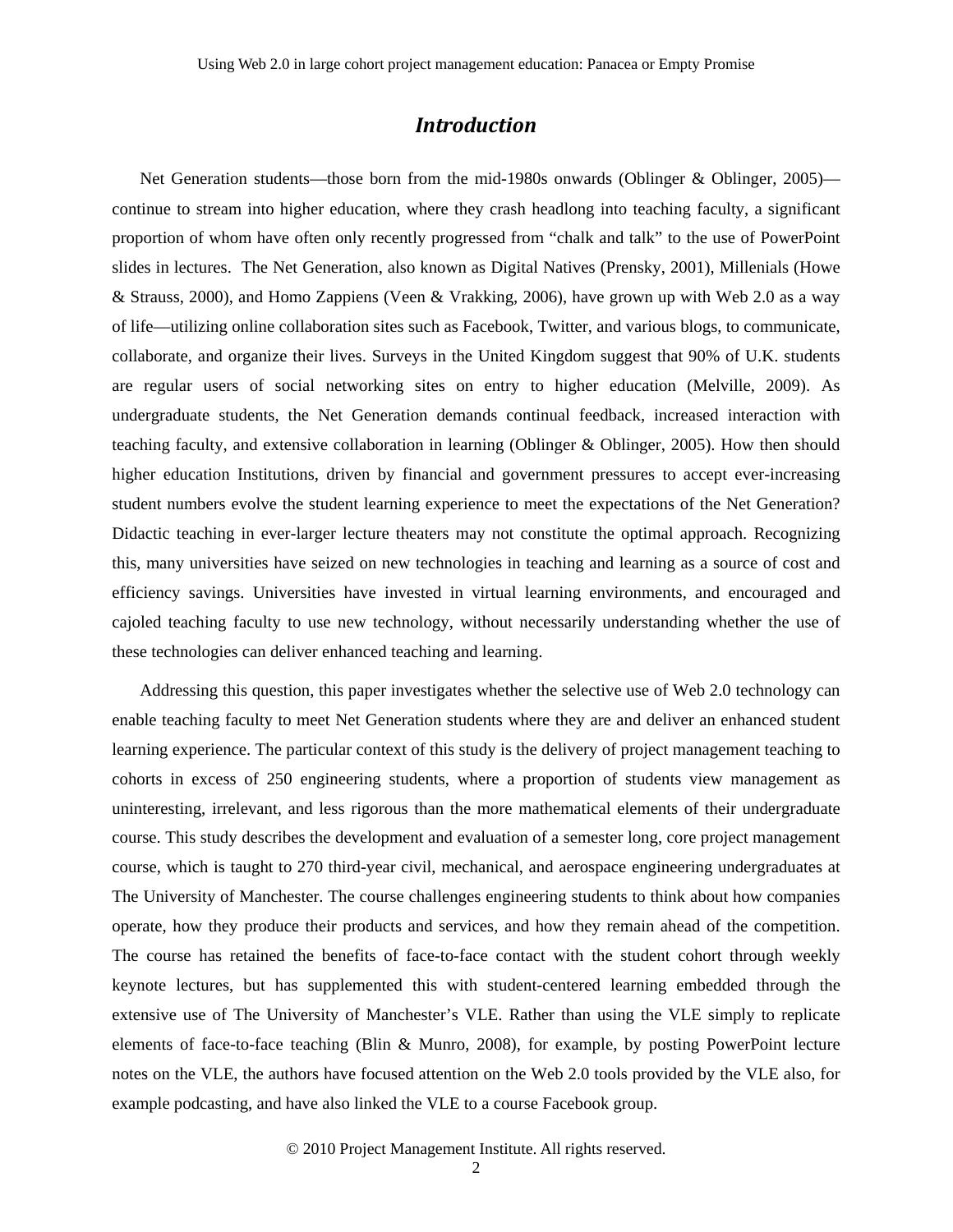The impact of the use of Web 2.0 technology within the VLE on the student learning experience was assessed using a quantitative survey of the  $2008/2009$  student cohort (N=146). The aim of the research was to evaluate the extent to which the use of Web 2.0 technology can enhance the student learning experience in large cohort teaching, as well as understanding which tools were accessed most often and which were ranked as most effective by the students.

The findings of this case study are something of a patchwork. On the one hand, the surveyed cohort was overwhelmingly of the view that the faculty's use of Web 2.0 within the virtual learning environment had enhanced the student learning experience. However, the most effective tools for learning remained the face-to-face keynote lectures, the ability to download the lecture notes, and the provision of quizzes and case studies to test and embed the students learning. Key discussion points from the findings include:

- Technology is not a panacea, with the most effective learning tool for the majority of students remaining the face-to-face keynote lectures
- Technology can encourage strategic learning within the student cohort
- Use of specific Web 2.0 tools such as podcasting and the social networking site Facebook was lower than expected.
- Use of technology, however, did enhance the student learning experience

### *Literature Review*

## **The Effectiveness of Learning Technology in Enhancing the Student Learning Experience**

The debate over the effectiveness of using technology, such as virtual learning environments, to enhance the student learning experience in higher education institutions has been a long and protracted one, with neither advocates nor detractors, as yet, able to claim a decisive victory. Proponents of the view that technology can be used to enhance teaching and learning are convinced that using technology appropriately can both enrich the student learning experience and improve the effectiveness of student learning (Collis & Moonen, 2001; Davidson & Orsini-Jones, 2002; Laurillard, 2002; Sharpe, Benfield, Roberts, & Francis, 2006; Mason & Rennie, 2008; Matulich, Papp, & Haytko, 2008). Collis and Moonen (2001) stated that learning technology allows students to make the transition from a learning process centered on knowledge acquisition to one founded on participation. Mason and Rennie (2008) supported this view by arguing that effective learning is not just a matter of a lonely learner internalizing knowledge but of participation in a community of learning. Laurillard (2002) made the connection between use of technology and learning experience more explicit still by stating the following: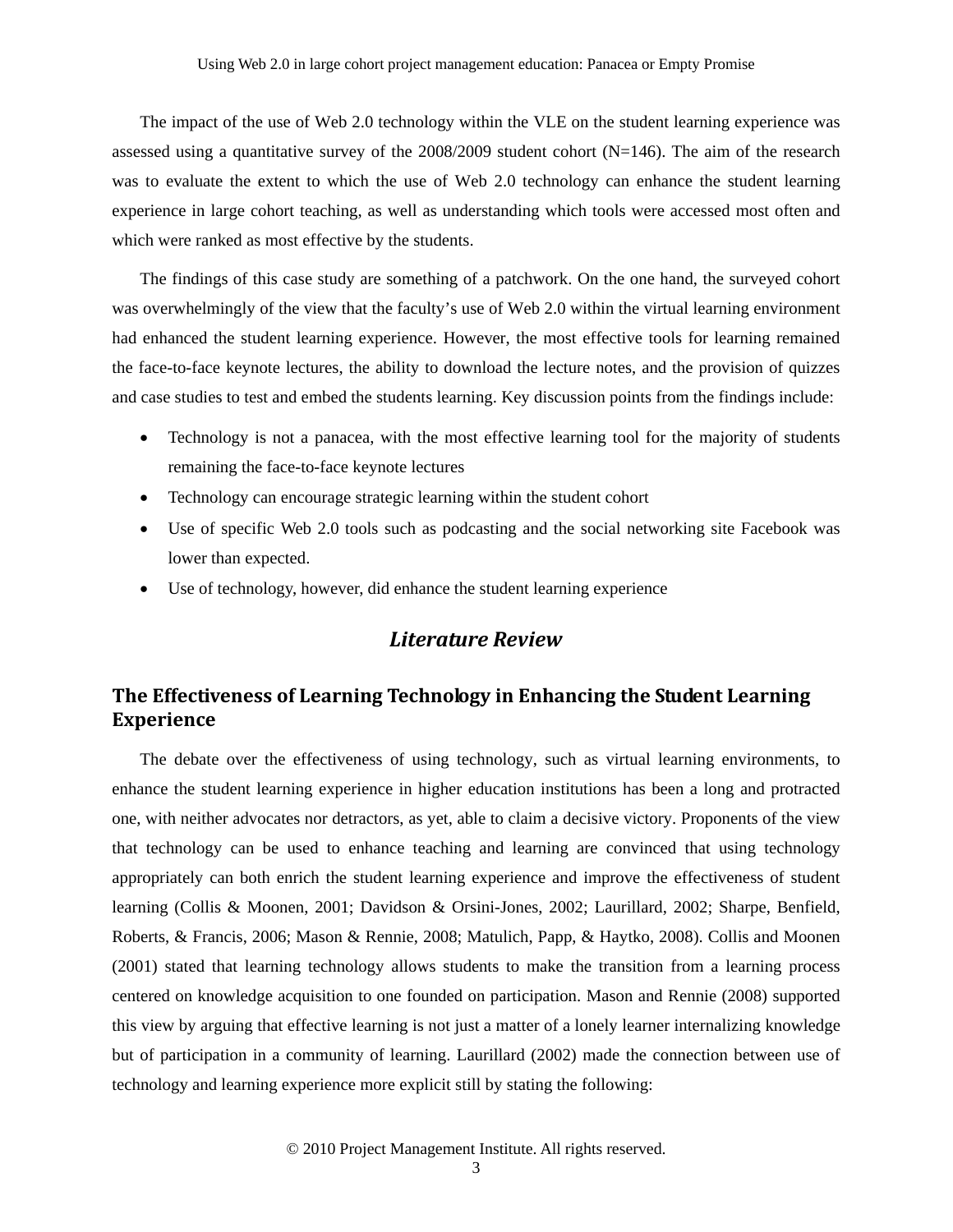Technology is an engaging and highly responsive medium; it can gather content according to interest; it can respond to individual needs of pace and level; it fits with the style and forms of youth culture; it can link the classroom to the workplace and in doing so allows teachers to provide much more of what only they can do for their student. (p. xvi)

Today's students require learning to be student paced with significant elements of peer-to-peer learning and engagement in the learning process. Technology, for example, using the VLE to post material in flexible formats, or creating group based wiki's of particular topics can help achieve these lofty aims (Matulich, Papp, & Haytko, 2008).

Detractors of technology counter that technology makes no significant difference (Russell, 2001) and that technology does little to improve learning (Kvavik & Caruso, 2005). Others claim that the use of new technology can lead to a strategic learning approach, whereby learners direct their learning to achieve specific course outcomes (Saunders & Klemming, 2003). The Joint Information Systems Committee Student Expectations (JISC) Study of 2007 reported that face-to-face contact with faculty was valued most highly by students, and that learning technology was viewed only as an adjunct to effective face-toface teaching (Ipsos, 2007).

One challenge that the proponents of learning technology face is measuring the improved learning that occurs directly as a result of using leaning technology. How much of any measured improvement in performance is generated by the new tools themselves (e.g., podcasts), and how much is more a secondary effect of using technology to increase the students' engagement in the teaching and learning experience, thereby leading to improved learning. Is the relationship between the use of technology and the improved effectiveness of learning a direct causal one? Can we measure the effectiveness of learning at all? If we use students' grades as a measure of learning then there is a risk that we are only measuring the strategic learning of students to achieve the desired course outcome and not capturing the full extent of the students' learning.

This debate has given rise to a proliferation of research into the use of learning technology as a tool for learning in higher education institutions. Much of this research has been empirical, with case studies published on the effectiveness of VLEs in enhancing student learning across a range of disciplines, including accounting (Broad, Matthews, & McDonald, 2004), history (Rogers, 2004), operations management (Greasley, Bennett, & Greasley ,2004), engineering (Nortcliffe & Middleton, 2008), and foundation year studies (Turney, Robinson, Lee, & Sauer, 2009). These studies range from initial experiments with early versions of proprietary VLEs such as Blackboard (Greasley et al., 2004) to the specific use of a single aspect of learning technology such as audio feedback to engineering students

© 2010 Project Management Institute. All rights reserved.

4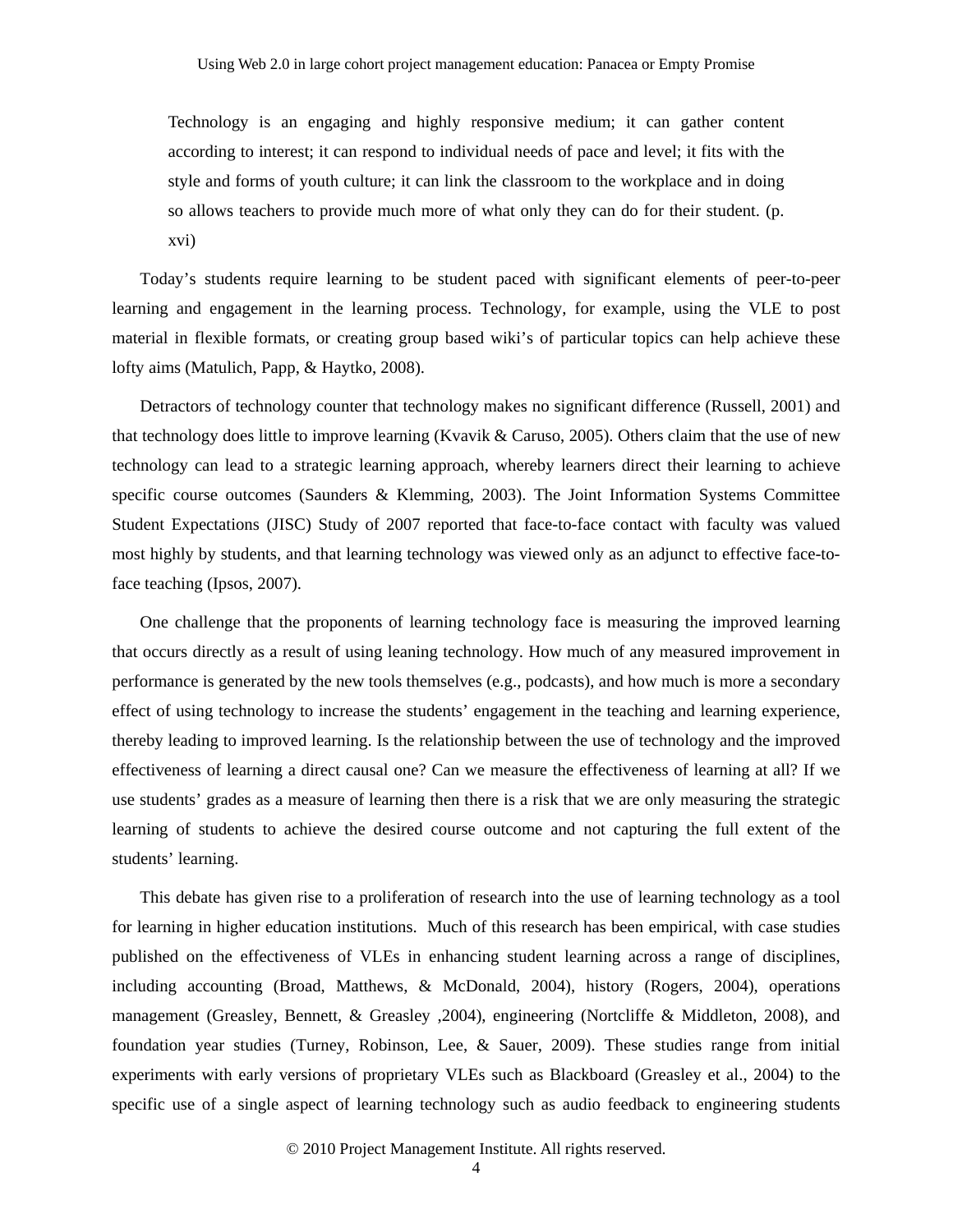(Nortcliffe & Middleton, 2008). The findings of these empirical studies support the view that the student learning experience, but not necessarily the student's grade is enhanced by the appropriate use of learning technology. A consensus does seem to be emerging that technology can be used to achieve more constructivist pedagogical principles (Mayes, 2001; Rogers, 2004). This position, however, demands that pedagogy comes first in course and learning design. Academic staff are first required to understand the principles of constructivism (Biggs, 1999) that they wish to implement in their teaching and only then is it recommended that they reach for the appropriate technology or tool to achieve this.

One limitation in all of these empirical studies is that the average student cohort is 60 to 70 in number. However, class sizes can now, typically, measure in the hundreds. There are no peer reviewed studies of the use of a VLE to enhance the student learning experience within much larger (250 plus) cohorts. Face-to-face teaching of these large cohorts of students has always been a challenge for teaching faculty. It is very difficult to engage effectively with students in a one-to-many relationship in vast lecture theaters. Most students are unwilling to ask questions to test their understanding; feedback is very impersonal, if given at all, and learning through collaboration a logistical challenge. In addition, any minor problems concerning the delivery of material or the assessment process are magnified by the large cohort size. In direct response to these challenges, this paper describes the implementation of Web 2.0 tools within a large cohort project management course and evaluates the extent to which the use of Web 2.0 technology can enhance the student learning experience. The paper does not attempt to measure any improvement in the effectiveness of student learning via measuring student grades.

### **Unpacking the Jargon of Web 2.0**

The expression Web 2.0 was originally coined in 2003 as a response to the rebirth of a number of novel Web-based applications following the bursting of the dot-com bubble back in 2001 (O'Reilly, 2005; Anderson, 2007). These Web 2.0 applications are Web-based rather than PC based; they provide a user friendly and interactive environment and critically they provide collaborative or participatory facilities for the users of those applications (Elliot, 2007). Web 2.0 has always been easier to describe by example than by definition with applications such as Wikipedia, Facebook, and Flickr being typically quoted examples of archetypal Web 2.0 technology. The earliest definition of Web 2.0 was provided by Shirky (2003) in *Web 2.0—The Social Web: Software That Supports Group Interaction.* In this respect the key distinctive feature of Web 2.0 is that it encourages, and indeed requires, user participation in generating, editing, and sharing content. Users of the software become "prosumers," rather than consumers (Tapscott & Williams, 2008) as they are producers of Web content as well as consumers of web services. Currently the most familiar Web 2.0 applications for today's students include blogging,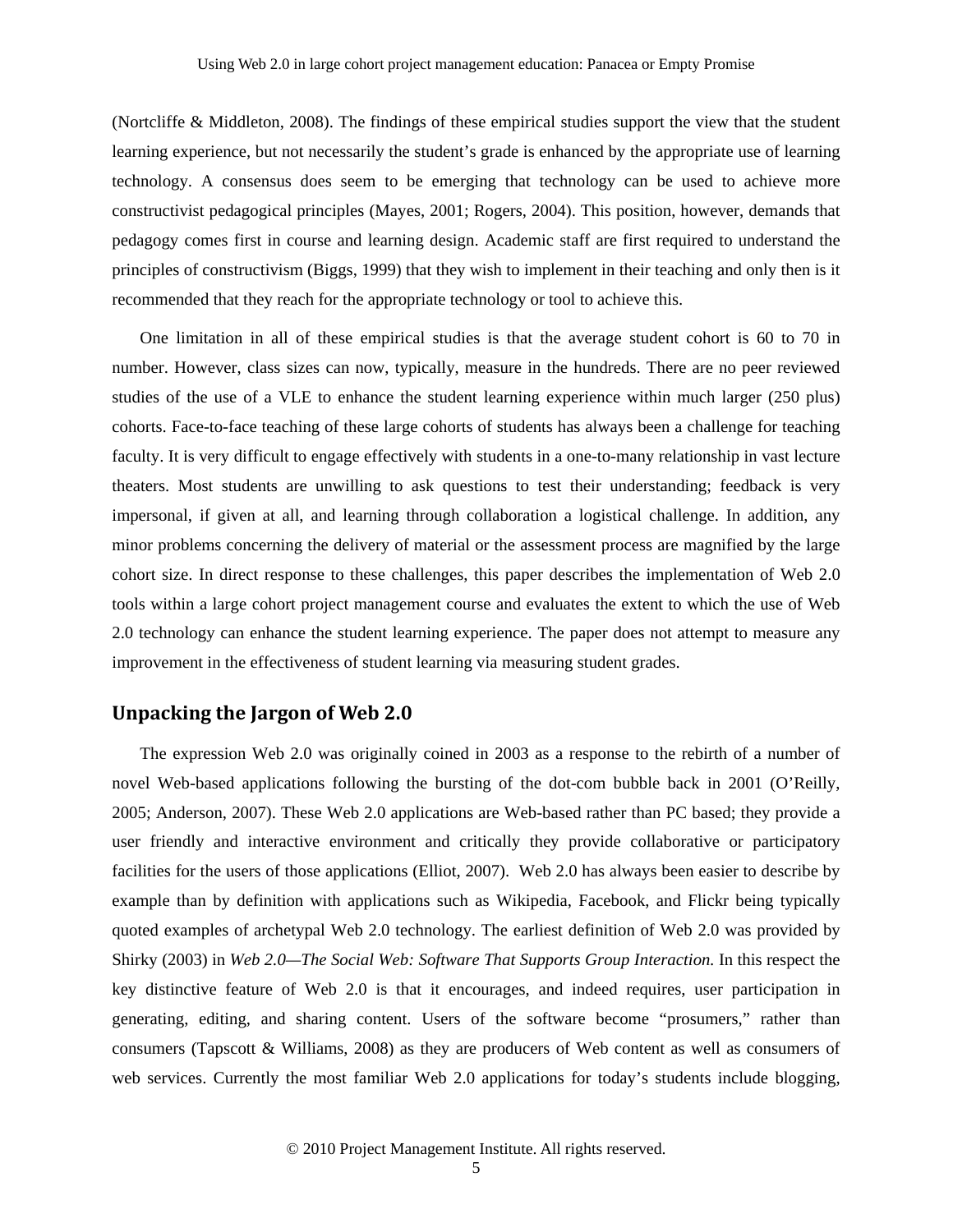online chat services such as MSN, sharing of video and music files and social networking, including the eponymous Facebook and Myspace (Melville, 2009).

The majority of students entering U.K. universities today are familiar with and in many cases prodigious users of web 2.0 applications (Livingstone & Bober, 2005; Mason & Rennie, 2008; Oblinger & Oblinger, 2005). A recent independent committee of inquiry into the changing learner experience in the United Kingdom highlighted the "complete normalization and integration of Web 2.0 into the day-to-day lives of the current generation of young people" (Melville, 2009, p.13 ) For them the Web is a key life both a social and an educational one, that teaching faculty can tap into to enhance the student learning experience.

### **Web 2.0 as an Extension of the Virtual Learning Environment**

Over the last 10 years, VLEs have been introduced in many universities as a means of using technology to increase the effectiveness of teaching. Drivers for this have been the efficiency savings required by government of university administrators and the ever increasing numbers of students entering higher education (Mayes & Fowler, 1999). A virtual learning environment is "a software system designed to support teaching and learning" (Ho, Higson, Dey, Xiu, & Bahsoon, 2009). VLEs comprise a number of tools enabling the electronic delivery of course material, management of assessments, and staff- student or student to student communications features (McGill & Hobbs, 2008). VLEs are predominantly webbased, enabling access on and off campus. They are, however, closed systems, only accessible to registered staff and students in the host institution. This has led to the view that VLEs do not form part of the Web 2.0 revolution as they are not truly collaborative (Melville, 2009). This argument holds some merit, in that one of the benefits of Web 2.0 collaboration is that users are free to collaborate with whomever they wish, and this is not possible within the closed VLE. However, VLEs do provide a consistency of user experience; essential to teaching faculty in maintaining standards, even if this stands in contradiction to the endlessly customizable user generated tools and content available in pure Web 2.0 applications (Craig, 2007). The authors of this paper contend that although the VLE Web 2.0 tools may be inferior to their pure Web 2.0 equivalent (e.g., Wimba podcasting in Blackboard vs. FeedForAll or Audioblogger) the VLE may still be viewed as an effective mechanism for introducing Web 2.0 technology into the student learning experience. The great advantage of using the institution's VLE to dip ones toe in the water of Web 2.0 as a means to enhance the student learning experience is that the infrastructure, support, and tools are available within the institution.

Using the Web 2.0 tools within a university's virtual learning environment should allow today's Net Generation students to experience the interactivity and collaboration in learning that they crave (Mason &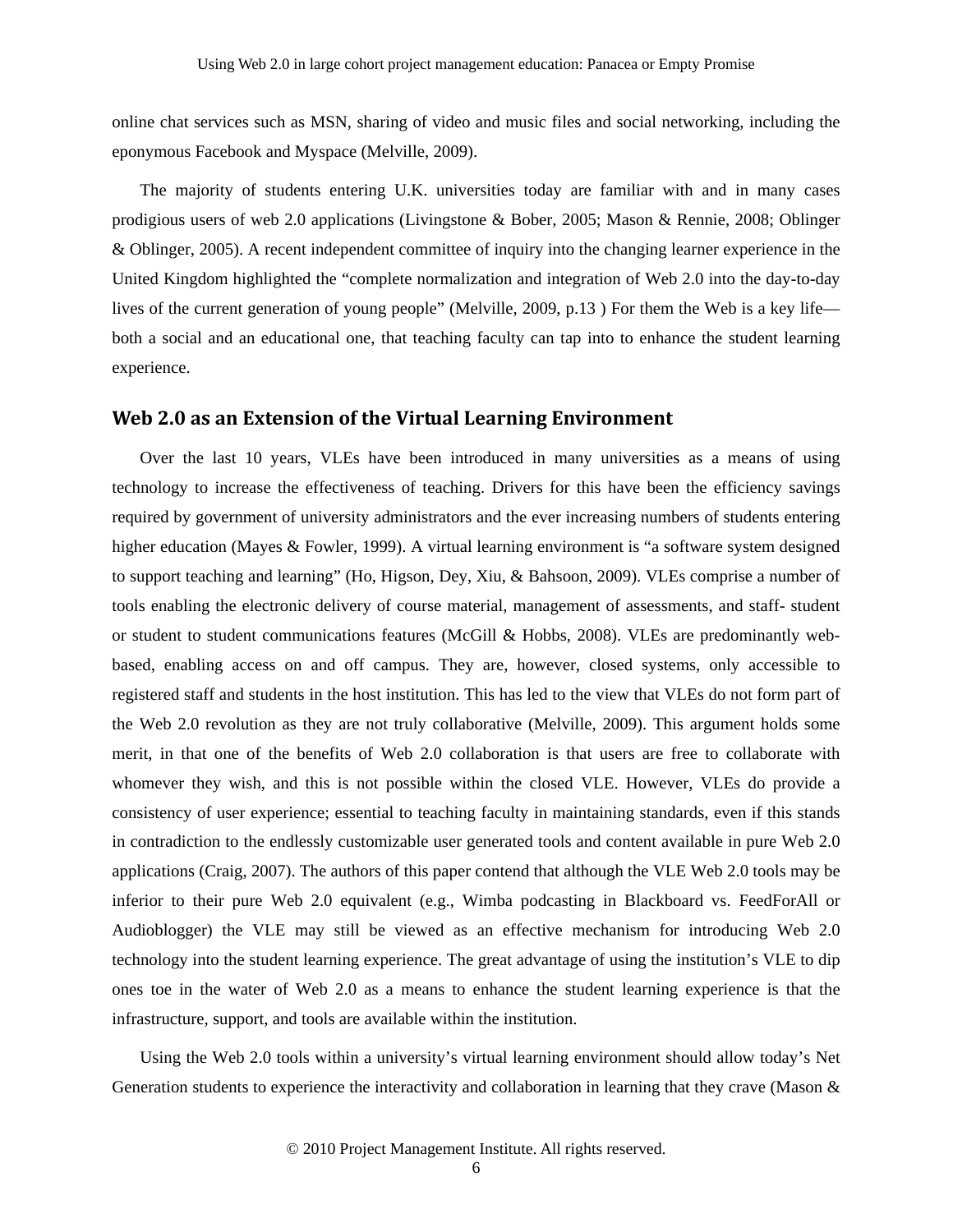Rennie, 2008). Web 2.0 tools implemented within the controlled environment of the VLE allow teaching faculty to combine the advantages of the VLE (that of a consistent user experience, institutional support, and control to the teacher) with many of the additional advantages of Web 2.0—a richer range of tools, and using the same tools that students are already familiar with (Elliot, 2007). The use of these Web 2.0 tools should, therefore, result in a win-win situation for students and teaching faculty alike.

# *Web 2.0 Technology: Panacea or Empty Promise in the Context of Large Cohort Project Management Education? The University Of Manchester Case Study*

All undergraduate civil, mechanical, and aerospace engineering students at The University of Manchester undertake a compulsory spine of project management courses, one in each year of their four years of undergraduate studies. Each course is delivered to a single cohort comprising approximately 270 civil, mechanical, and aerospace engineers. It is the third year project management course which forms the basis of this case study. The typical age of this cohort is 21 years. The course aim is to challenge the students to think outside their engineering discipline about how companies operate, how they use projects to produce their products and services, and how they stay ahead of the competition.

In previous years, feedback on the project management spine was mixed with lack of academic challenge, large class size, and poor feedback listed as the most problematic issues. In response to this in 2009, the authors used The University of Manchester virtual learning environment, Blackboard Vista, and in particular, Web 2.0 tools such as podcasting and the social networking site Facebook to enhance the student learning experience on the course. The structure of the course on the VLE is shown in Figure 1.

© 2010 Project Management Institute. All rights reserved.

7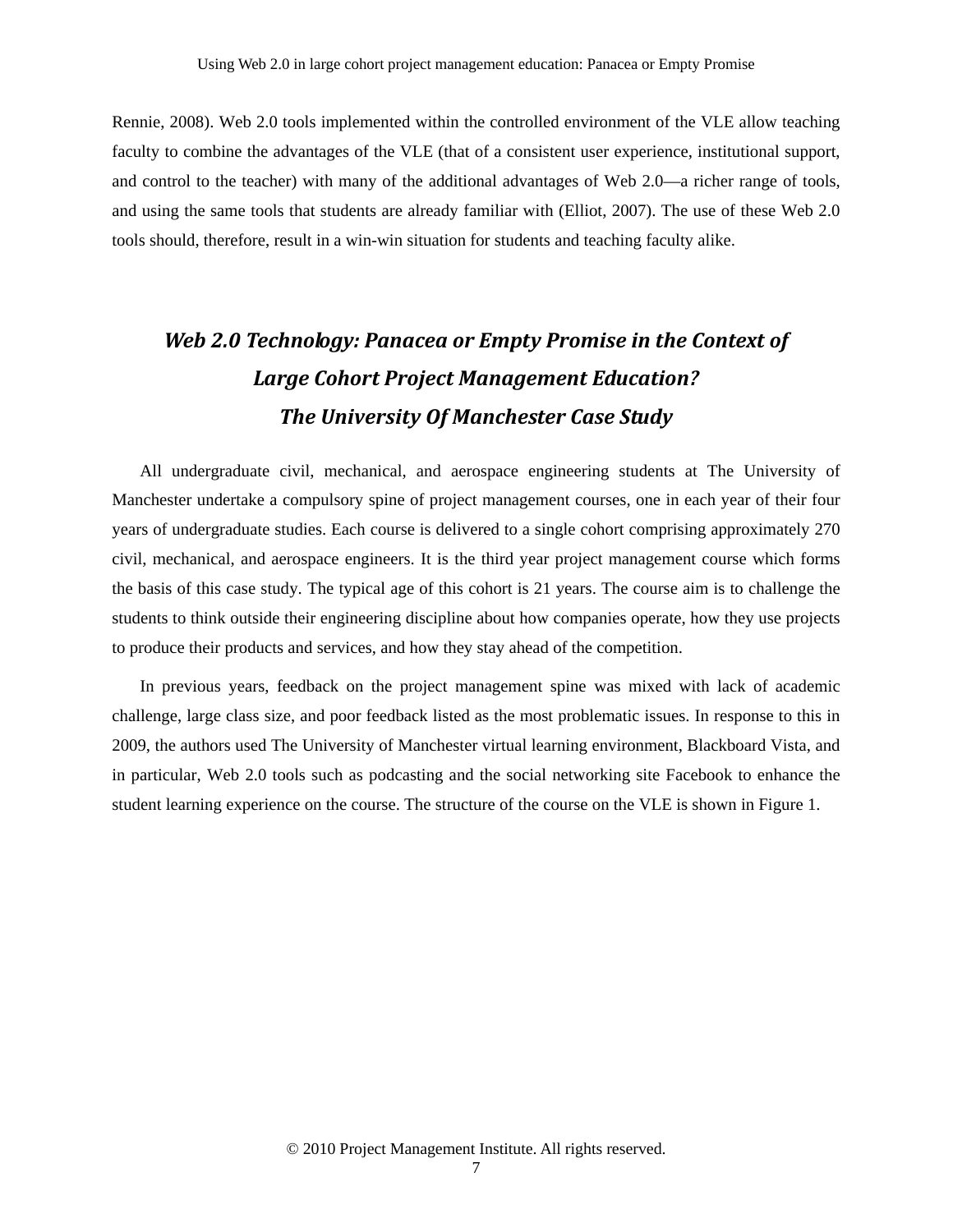#### Using Web 2.0 in large cohort project management education: Panacea or Empty Promise



**Figure 1. Screenshot of Course Unit Home page in Blackboard Vista** 

The key features of the course virtual learning environment are described below:

*Course Materials:* Here students can access and download all course materials including lecture notes and presentations. Students can also complete weekly non-assessed multiple choice quizzes on the material covered in the previous week's keynote lecture and investigate case studies from a variety of companies. There are also links to weekly directed readings from the course textbook.

*Your Assessment:* The VLE was used to organize the unit coursework. Students were asked to sign up on Blackboard to self-selected groups of three, which could be either single discipline or multidisciplinary. The assessed coursework, which took the form of a group poster analysis of a project management problem allowed the students to collaborate both virtually and physically, and to draw on a range of online resources to produce the required poster. All 90 posters were displayed on the course unit Facebook group that was administered by the course lecturers. Here students could view each other's work, provide feedback, and invite friends and family to view their finished work. These posters also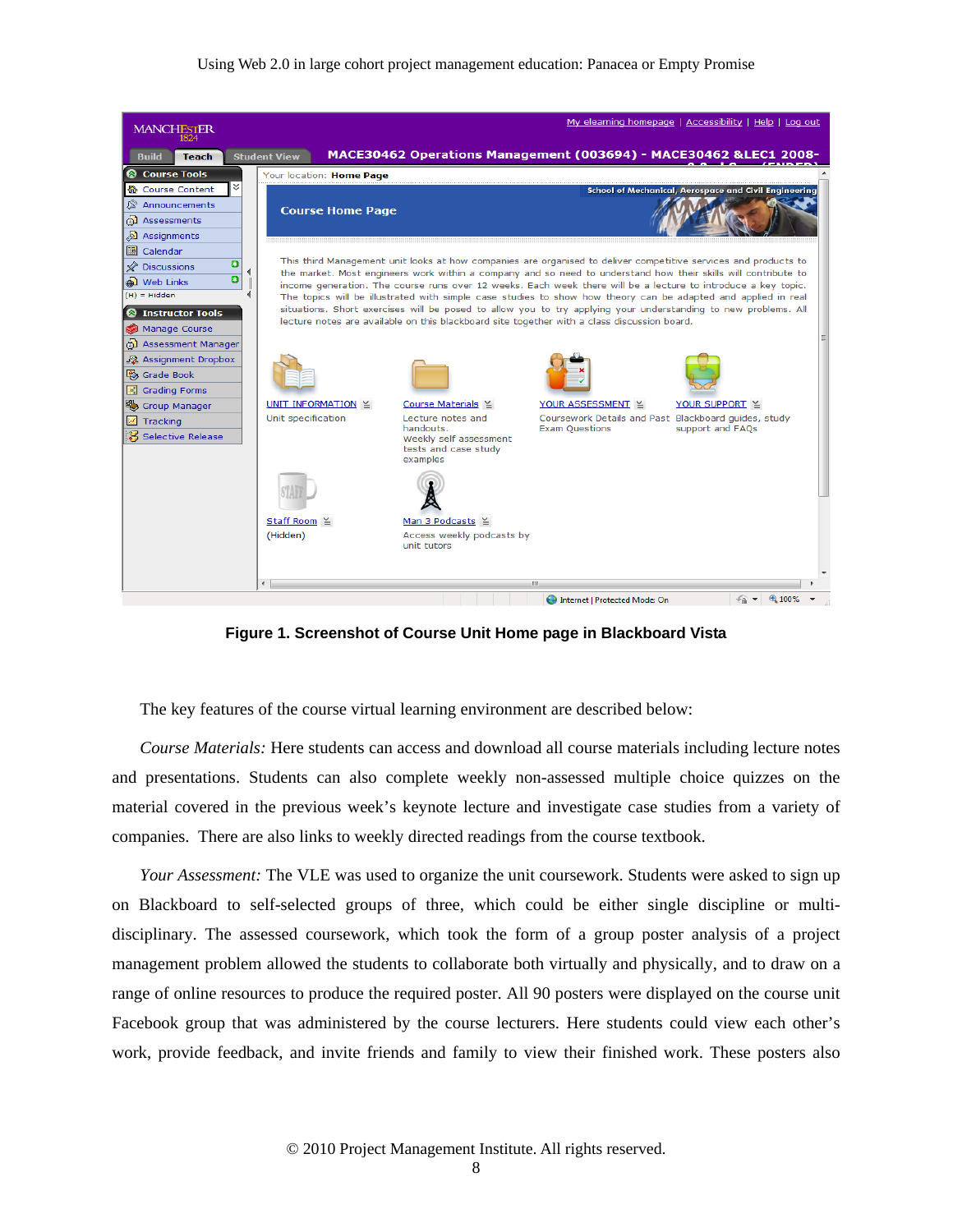provide a rich source of case-study material, and they will be available to future cohorts as exemplars of project management in the context of the company operation.

*Feedback:* The course lecturers recorded weekly five-minute podcasts, which were delivered via the VLE to provide direct feedback to the cohort on their performance in weekly multiple-choice quizzes. These multiple choice quizzes were designed to test the students' understanding of the face-to-face lecture material and help embed the concepts introduced in the lectures. The quizzes were automatically marked by the VLE and the authors were able to see which questions had caused the cohort difficulty. This allowed targeted rapid audio feedback to be provided to students. The podcasts were simple to record using the standard podcasting tool provided by Blackboard, and there were no technical glitches throughout the semester. A class discussion board was also provided within the VLE as a mechanism for students to discuss and resolve their own problems, or to pass questions to the course lecturers.

### **Key Findings on the Use of Web 2.0 Tools Within the VLE**

At the end of the semester, the 2009 cohort of 270 were surveyed by questionnaire. The questions asked included how often students had accessed eight different elements of the course (including the keynote lectures and the Web 2.0 tools). Students were asked to the rank the eight main elements of the course unit in order of effectiveness as a learning tool as shown in Figure 2.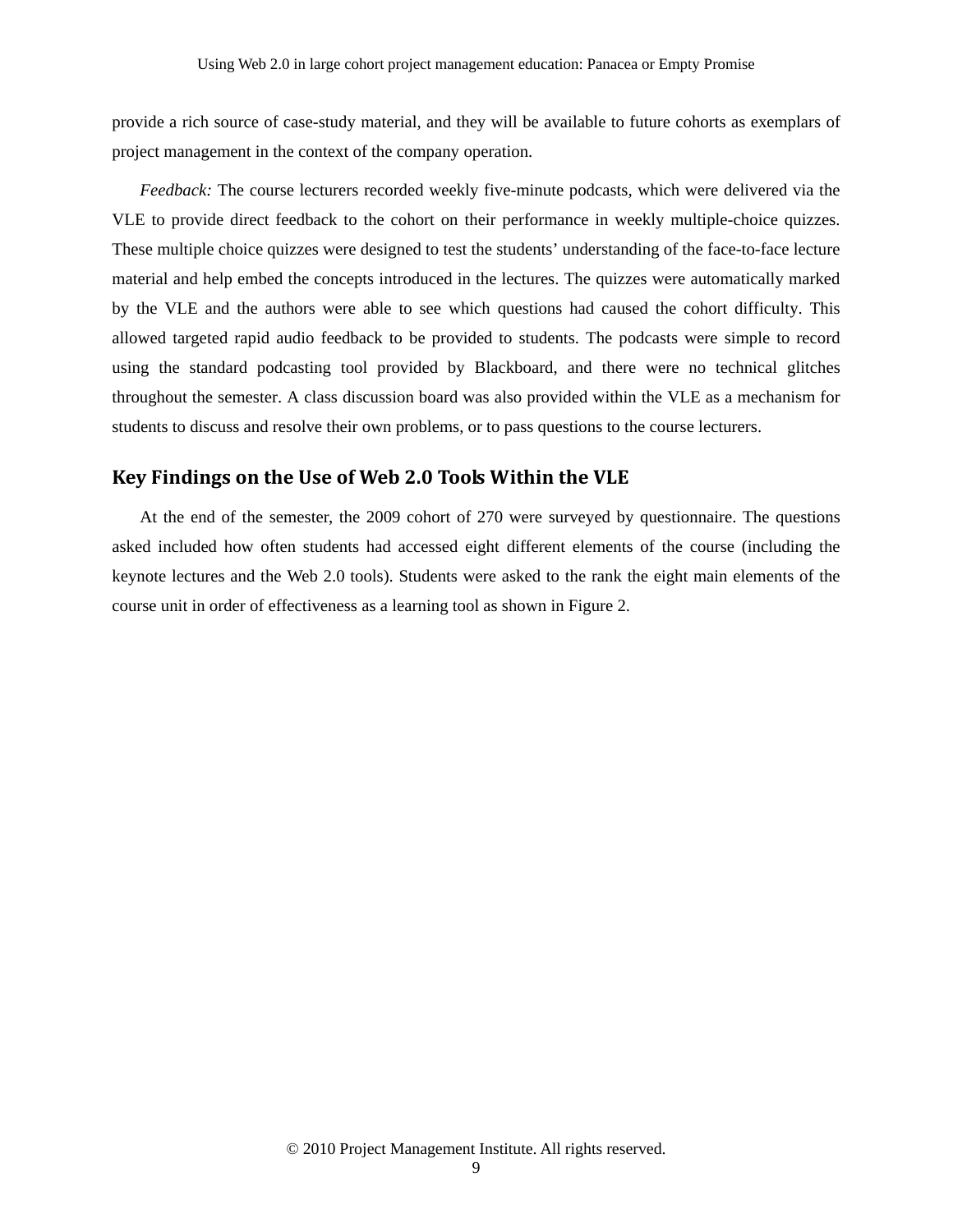| 2) Please rank the following in terms of effectiveness as a learning tool: |  |  |  |
|----------------------------------------------------------------------------|--|--|--|
| 1 being the most useful and 8 being the least useful                       |  |  |  |
|                                                                            |  |  |  |
| c) Accessing MC quizzes and case study questions on Blackboard             |  |  |  |
| d) Accessing the podcasts for feedback on quizzes                          |  |  |  |
| e) Using the class discussion board on Blackboard                          |  |  |  |
|                                                                            |  |  |  |
|                                                                            |  |  |  |
|                                                                            |  |  |  |

**Figure 2. Excerpt from Cohort Questionnaire 2008–2009** 

The hypothesis that selective use of Web 2.0 tools within the VLE enhanced the student learning experience was tested through data gathered using the following questions.

| learning experience                                                                                                                         |  |                                                   |  | 3) The course tutors' use of Blackboard and other web2.0 tools enhanced my |  |
|---------------------------------------------------------------------------------------------------------------------------------------------|--|---------------------------------------------------|--|----------------------------------------------------------------------------|--|
| Strongly agree $\Box$ agree $\Box$ no difference $\Box$ disagree $\Box$                                                                     |  |                                                   |  | strongly disagree $\Box$                                                   |  |
| 4) The course tutors' use of Blackboard and other web 2.0 technology should be<br>replicated in other University of Manchester course units |  |                                                   |  |                                                                            |  |
| Strongly agree $\Box$                                                                                                                       |  | agree $\Box$ no difference $\Box$ disagree $\Box$ |  | strongly disagree $\Box$                                                   |  |

**Figure 3. Survey Questions Relating to the Enhancement of the Student Learning Experience** 

In total, 146 questionnaires were completed, providing a response rate of 56%. Respondents' demographics can be broken down into 84% male and 16% female, with 95% of respondents being under the age of 25. Sixty-six percent of questionnaire respondents describe themselves as regular users of Web 2.0 tools and content—interestingly this figure is much lower than the 9 out of 10 of U.K. students quoted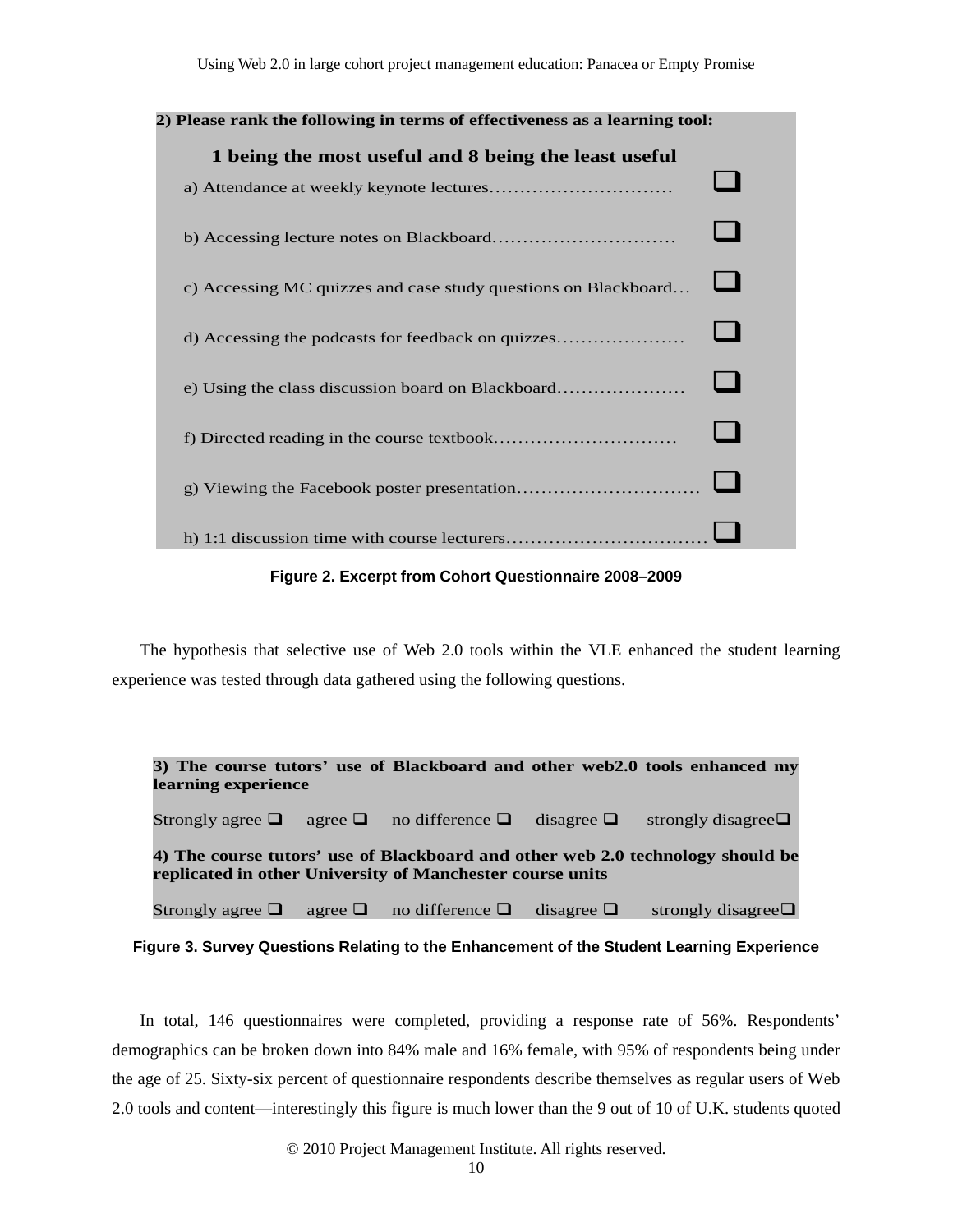by (Melville, 2009) as being familiar with social networking sites on arrival at university. The lower figure obtained by the questionnaire survey is probably explained by the fact that U.K. students comprise only two out three in the student cohort.

The questionnaire survey results were enlightening; respondent anonymity ensured open feedback and clear distinctions could be made between the course features that the students found to be effective tools for learning and those that were not. Blackboard usage statistics also revealed that students experimented in the early weeks of the course with all the available tools, before limiting themselves to those they found most useful. In this regard, the majority of students behaved as rational strategic learners, focusing their time and energy on the tools with the most benefit to them.

Figure 4 shows the most accessed tools on the course unit, and Figure 5 shows the respondents ranking of the effectiveness of these tools in enhancing the student's learning.



Percentage of respondents accessing various course features

**Figure 4. Percentage of Respondents Accessing Various Course Features**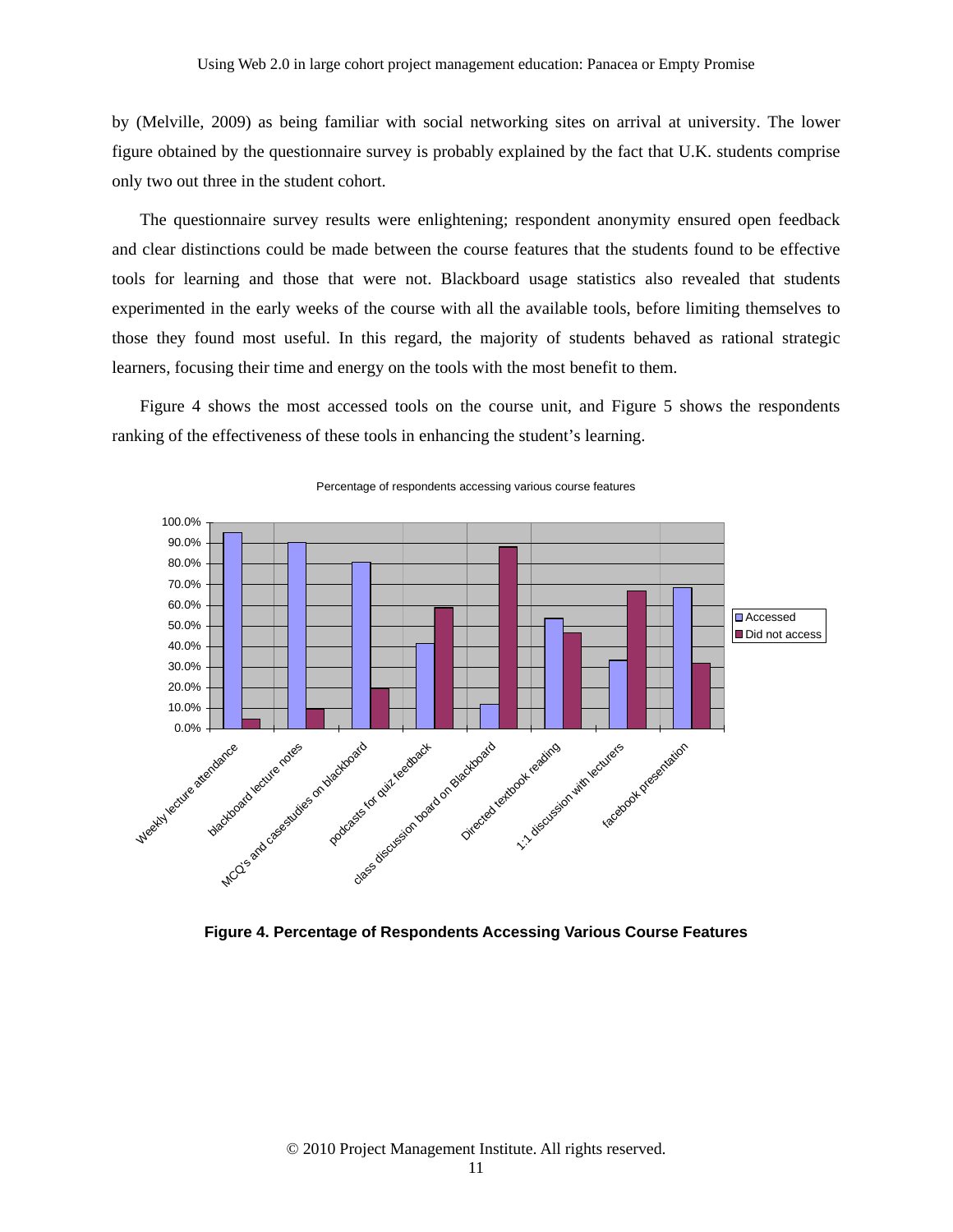

**Student ranking of effectiveness of course delivery tools (rank 1=most effective and rank 8=least effective)**

**Figure 5. Respondents' Ranking of Effectiveness of Various Technology Tools** 

Taking a weighted average of the rankings in Figure 5 allowed the different technology tools to be ranked in terms of their effectiveness to students. This ranking is shown in Figure 6.

| <b>Learning Tool</b>                      | Student ranking of effectiveness |
|-------------------------------------------|----------------------------------|
| Face-to-face weekly keynote lectures      |                                  |
| Lecture notes available on VLE            | 2                                |
| Multiple choice quizzes and case studies  | 3                                |
| Directed reading in course textbook       | 4                                |
| 1:1 discussions with teaching faculty     | 5                                |
| Podcasts of multiple choice quiz feedback | 6                                |
| Facebook poster presentation              | 7                                |
| VLE class discussion board                | 8                                |

**Figure 6. Overall Ranking of Effectiveness of Various Technology Tools** 

The most effective and most accessed course unit feature remained weekly attendance at the keynote lectures, with over 90% of respondents attending some or all of the time. In addition, 54% of respondents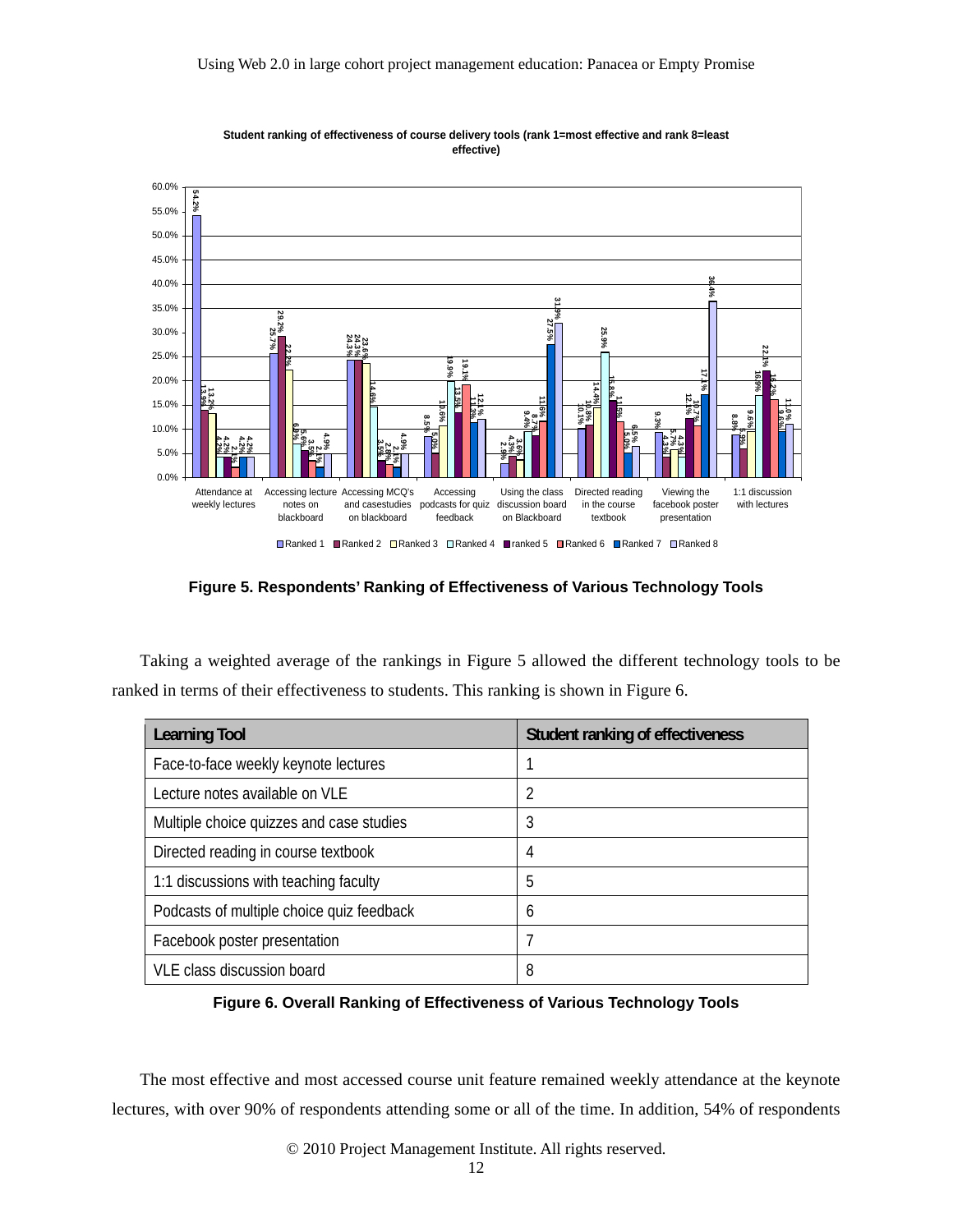ranked the weekly keynote lectures as being the most effective tool for learning (Figure 5). This high ranking of the traditional face-to-face lecture demonstrates that, however large the cohort size, the delivery of keynote lectures by teaching faculty remains the cornerstone of higher education teaching. This finding is consistent with the view expressed by the JISC Student Expectations Report of 2007 which reported that face-to-face contact with lecturers was valued most highly by students (Ipsos, 2007).

The next most effective and most accessed features were the facility to download lecture notes from Blackboard and the ability to reinforce learning through multiple choice quizzes and case study analysis. This was a clear demonstration of strategic learning by the cohort, as the format of both multiple choice questions and case study analysis would be replicated in the end of semester examinations.

Less popular but still accessed by a majority of respondents were the textbook directed reading and interaction with the Facebook course group. Sixty-eight percent of respondents used Facebook to view each other's coursework; to comment on it and invite other friends to view it. However, Facebook's effectiveness as a learning tool was ranked seventh out of eight by the cohort. The additional comments section of the questionnaire also revealed that a proportion of students were not convinced of the usefulness of Facebook as a site for a virtual poster presentation. These students would have preferred to see the posters remain in the Blackboard environment. This reticence to engage with Facebook may be due to the cohort viewing Facebook as their own group space, not to be entered by teaching faculty (Locke, 2007).

 Forty percent of respondents accessed the podcasts and just over 30% took the opportunity to have one-on-one discussions with the course lecturers. The effectiveness of the one-on-one discussions with lecturers and the podcasts were broadly similar in terms of effectiveness as a student learning tool being ranked fifth and sixth out of eight, respectively. The relatively low scoring of the podcasting was a surprise to the authors as, prior to the questionnaire survey results, it was believed that the podcasts were a valuable source of additional feedback to students. One explanation for this is that the majority of students were satisfied with the level of feedback provided in the automatic marking of the quizzes and did not require further explanation, leaving only a minority requiring the podcasts. Podcasting will be continued next semester but only following further discussion with the cohort over its content and format.

Only a small minority engaged with the VLE based virtual discussion board and it was ranked bottom in terms of effectiveness as a learning tool. When faced with a range of communication options, it would seem that students prefer to ask a question face-to-face to a lecturer at the end of a lecture rather than to post a question on a public virtual discussion board.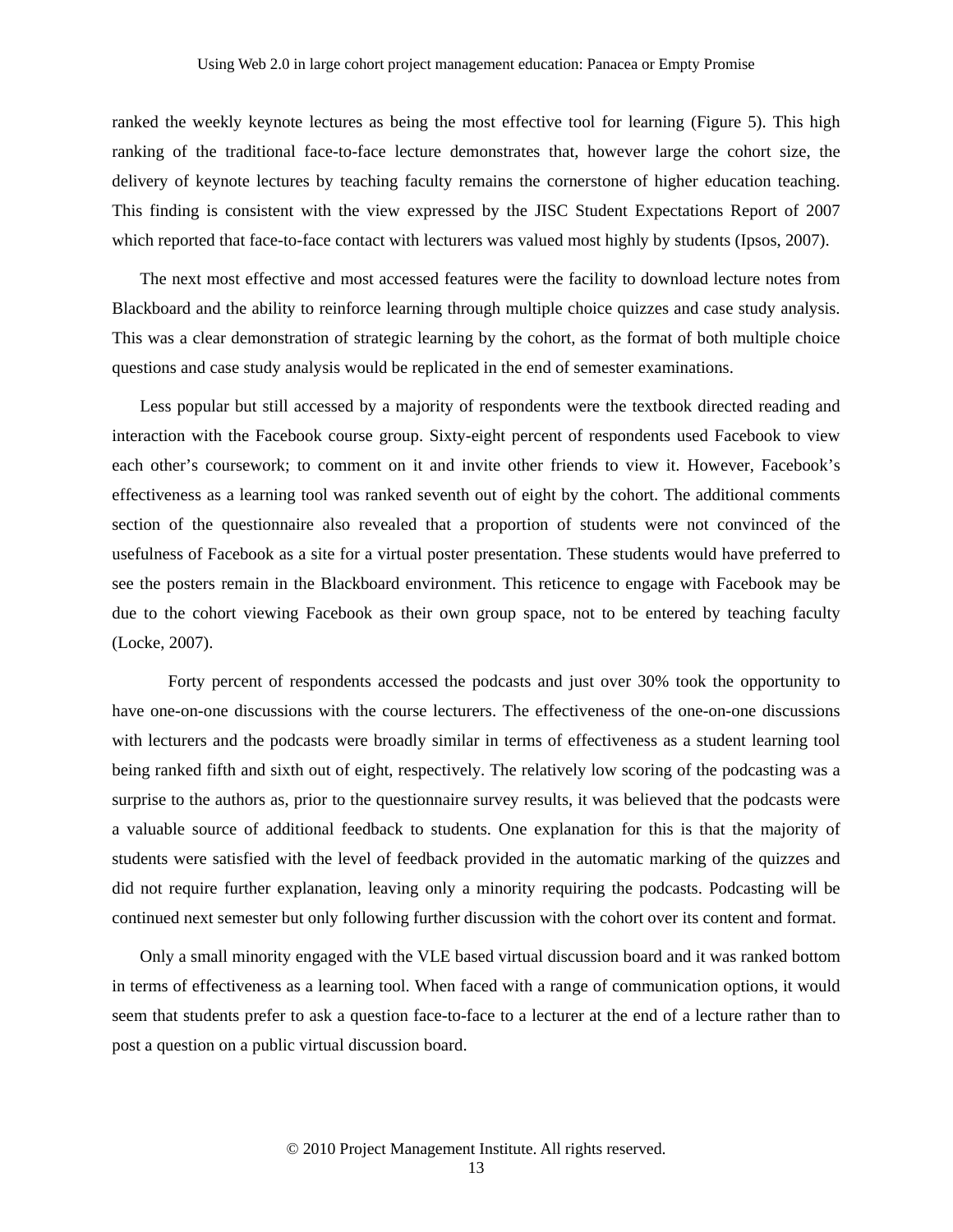Support for the authors' hypothesis that the use of Web 2.0 tools within the VLE enhanced the student learning experience was overwhelmingly positive. Eighty-four percent of respondents agreed or strongly agreed that the use of Web 2.0 tools within the VLE had enhanced the student learning experience. Only 2.1% disagreed with this statement. Survey comments such as "Very impressed with how much material there is online to enhance and help prepare for the exam" and "I think the use of blackboard and web 2.0 tools of this course is very good and useful. Much better than the other modules we are doing" were generally very positive towards the authors' use of Web 2.0 tools within the VLE. However, the comments still show a propensity for strategic learning in that the most commonly posted comment was a request to make the multiple choice quizzes repeatable to aid in examination preparation. There were a number of negative comments posted too, for example, "technology shouldn't take away from face to face contact with lecturers" and "stick to lectures this isn't supposed to be a distance learning program." There were also a small number of respondents who described the VLE variously as "clunky" and "not user friendly" and more extremely "I think 'web 2.0 technology should be used but Blackboard is a complete nightmare to use. It's really slow, it only runs properly on IE, and requires Java plug-ins." This view confirms the one of the criticisms of VLEs, that in most cases the VLE offers an inferior Web 2.0 tool than the pure web 2.0 alternative (Craig, 2007).

The students' response to the question "Should the course lecturers use of Web 2.0 within the VLE be extended to other courses at The University of Manchester?" was emphatic too. Ninety percent of students agreed or strongly agreed that the use of Web 2.0 should be replicated in other courses, with only 1.4% disagreeing with this statement. While it may be argued that the phrasing of this question was somewhat leading, the response was still overwhelmingly positive. Additional student comments such as "If you are going to use it, it should be used school wide. Management is the only course that utilizes Blackboard to full effect." have been fed back to other teaching faculty.

## *Discussion*

The findings of this case study are something of a patchwork. On the one hand, the surveyed cohort was overwhelmingly of the view that the faculty's use of Web 2.0 within the virtual learning environment had enhanced the student learning experience. However, the most effective tools for learning remained the face-to-face keynote lectures, the ability to download the lecture notes, and the provision of quizzes and case studies to test and embed the students learning. Nevertheless, there are a number of hypotheses and conclusions that we can draw out of the case study findings to inform current teaching practice and to identify lines of future enquiry in pursuit of the holy grail sought by university hierarchies—that of delivering cost effective and efficient, yet at the same time excellent teaching to large student numbers.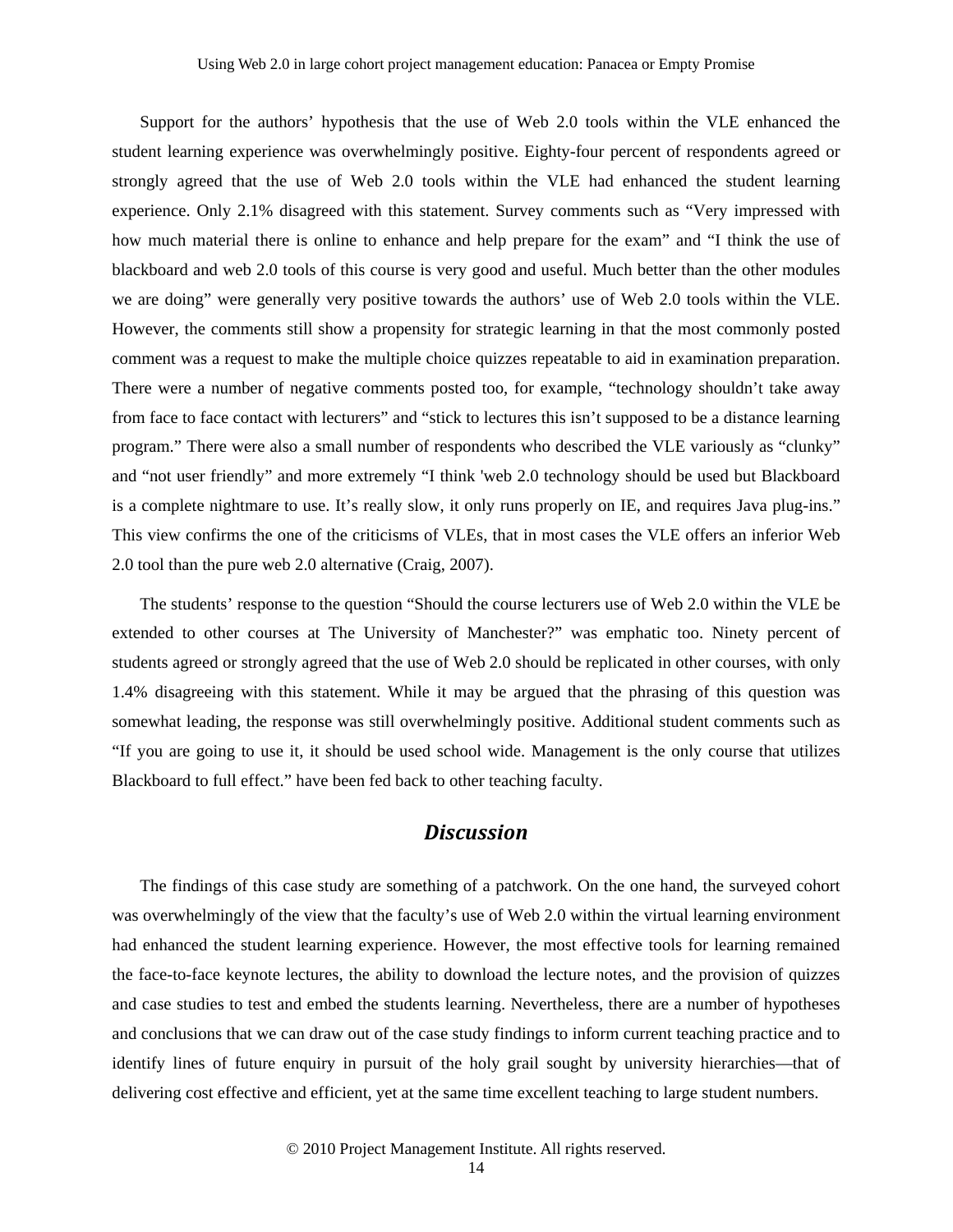*Technology is not a panacea.* The survey response showed emphatically that the most effective learning tool for the majority of students remained the face-to-face keynote lectures. Technology was seen as an adjunct to the weekly face-to-face lectures and in no sense a replacement for it. This finding is in broad agreement with the earlier findings of the JISC Student Expectations Study (Ipsos, 2007).

Technology should be carefully selected to meet the required pedagological outcomes of the course—in contrast to the at times scattergun approach taken by this study's authors.

*Technology can encourage strategic learning.* There was evidence in the questionnaire responses that the use of Web 2.0 technology within the VLE was fostering an element of strategic learning. Students focused more time on the tools, (for example, downloading lecture notes and practicing multiple choice quizzes) that were most explicitly aligned with delivering the desired course outcomes, i.e., passing the course.

*Take up of specific web 2.0 tools such as podcasting and social networking site Facebook was lower than expected.* The findings of the survey revealed a reticence among the student cohort to engage with the Facebook group poster site. This lends weight to the notion that students view Facebook and other social networking sites as "their" space—a private domain in which teaching faculty are generally not welcome (Locke, 2007). The authors will not be repeating the use of Facebook in the next academic year.

The relatively poor take up of the weekly feedback podcasts was also surprising to the authors, given previous work on the positive results of delivering feedback to engineering students using audio (Nortcliffe & Middleton, 2008). It may be that the podcast delivery was uninspiring, or that the one size fits all feedback did not add value to the individual students.

*The use of technology did enhance the student learning experience.* The evidence of this case study clearly shows that the use of web 2.0 and the VLE enhanced the student learning experience in large cohort engineering management education. This confirms the view of Sharpe et al. (2006) that "Student response is overwhelmingly positive to the provision of on-line course information to supplement traditional teaching" (p.3). This case study provides further empirical evidence that technology used appropriately within a university's virtual learning environment can overcome some of the challenges in large cohort teaching: providing improved feedback, ensuring all students have access to core course material and tools to test their understanding of course materials, and improving student interaction with teaching faculty.

Less conclusive was that technology promoted increased collaboration among the student cohort. This was probably due to inappropriate choice of Web 2.0 tool—in that the course Facebook group was not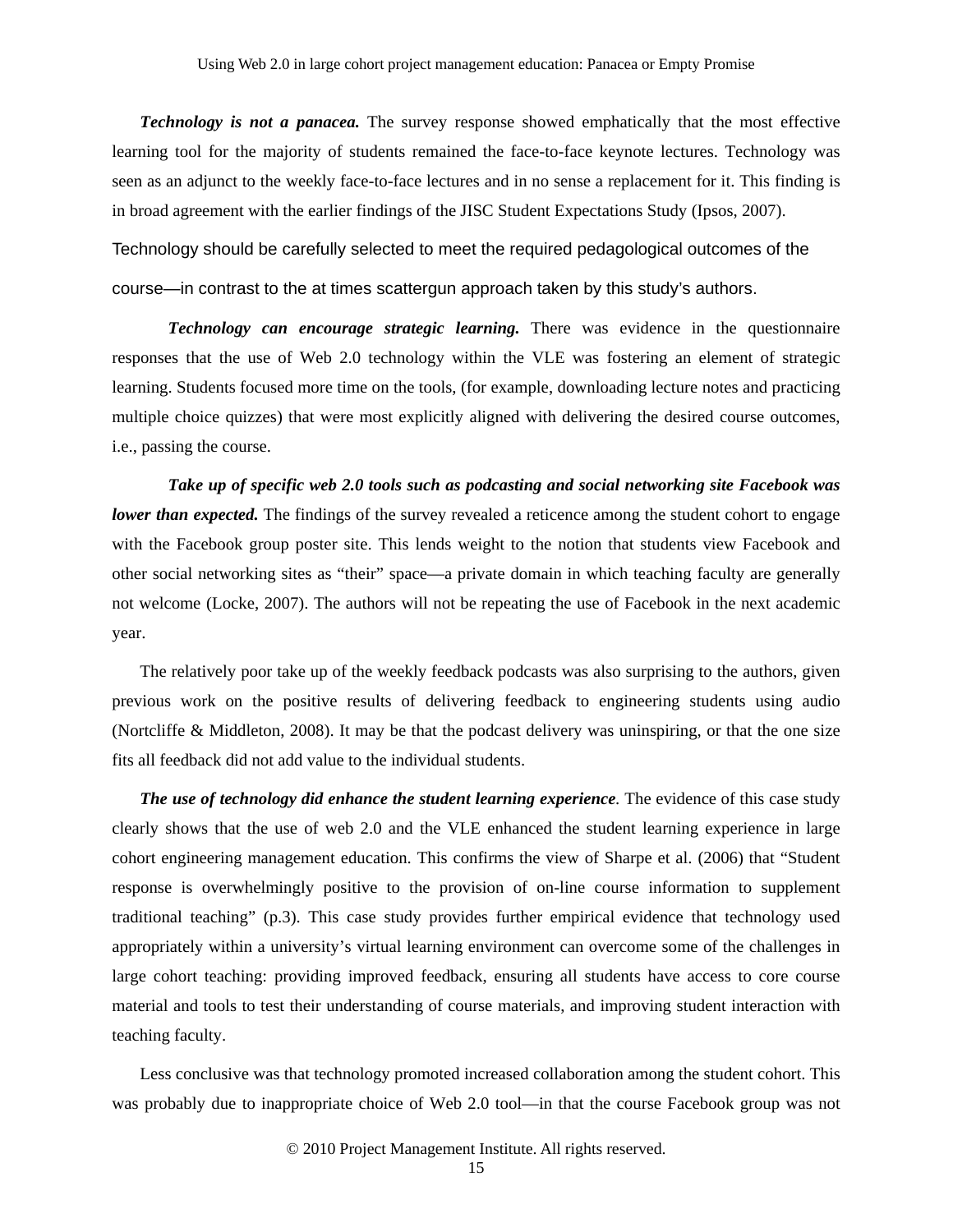used extensively by students for collaboration. To this end, future work will be focused on exploring more effectively the use of web 2.0 as a vehicle for promoting collaboration.

### *Conclusions and Future Work*

The findings of this study demonstrate both the benefits and the limitations of the selected use of Web 2.0 tools within the virtual learning environment in large cohort engineering management education. Technology is not a panacea but implemented alongside traditional teaching methods, it has been shown to enhance the student learning experience.

The authors now wish to build on the learning from this case study and explore more effectively the use of Web 2.0 as a vehicle for promoting collaboration. To this end, the use of wiki's for assessed group coursework in large cohort project management education will be tested during 2009/2010. Locke (2007) classified wiki's as publishing space and hence a wiki is perceived as a public rather than a private space. We hope the use of wikis will overcome any remaining barriers to students using Web 2.0 as a collaboration tool for assessed coursework. Future work will investigate cultural barriers to the adoption of Web 2.0 in overseas-dominated post-graduate taught programs at The University of Manchester.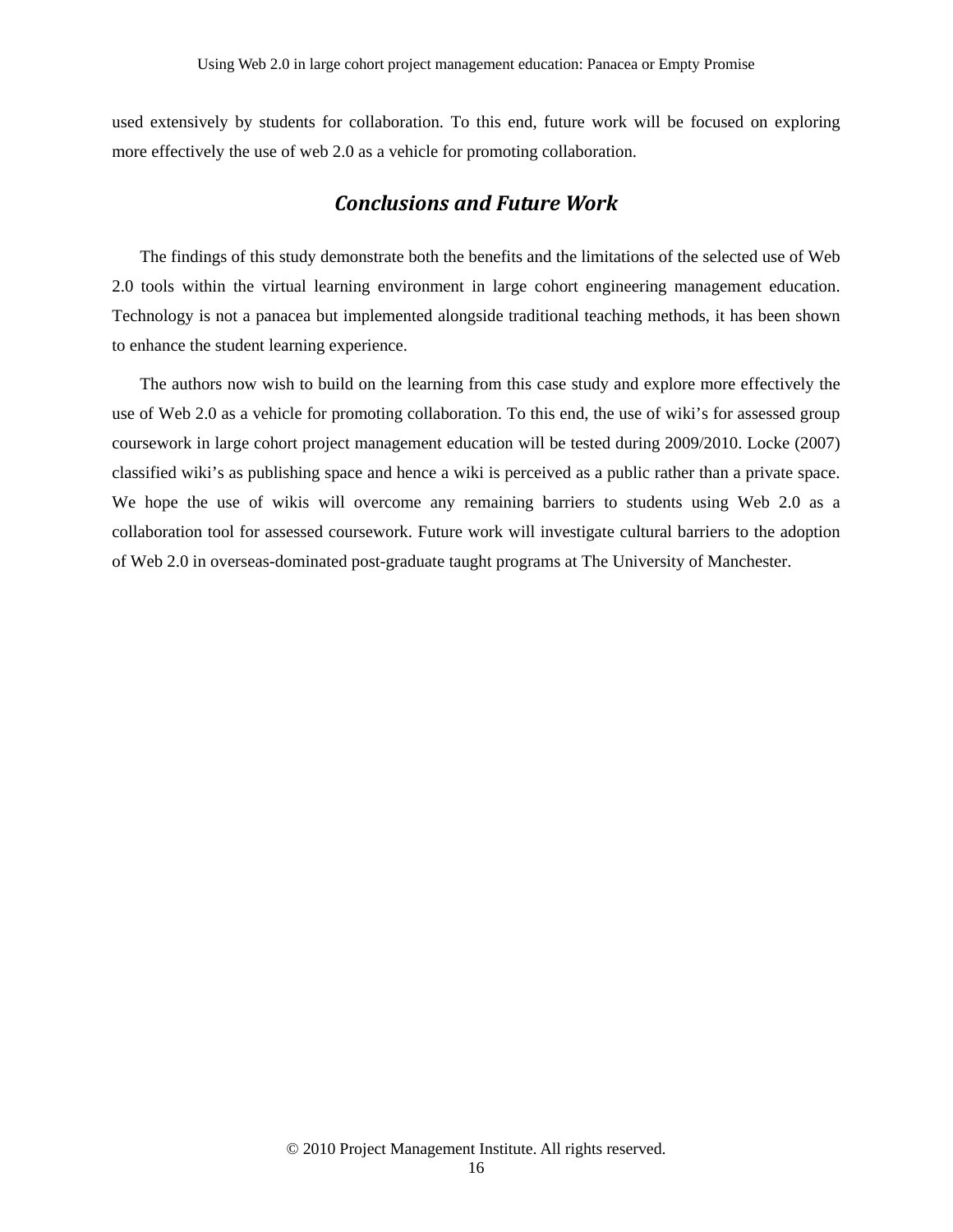## *References*

- Anderson, P. (2007). *What is Web 2.0? Ideas, technologies, and implications for education*. Retrieved from http://www.jisc.ac.uk/whatwedo/services/services\_techwatch/techwatch/techwatch\_ic\_reports 2005\_published.aspx
- Beetham, H., & Sharpe, R. (2007). *Rethinking pedagogy for a digital age*. London: Routledge.
- Biggs, J. (1999). *Teaching for quality learning at university*. Buckingham, UK: Society for Research in Higher Education and Open University Press.
- Blin, F., & Munro, M. (2008). Why hasn't technology disrupted academics' teaching practices? Understanding resistance to change through the lens of activity theory. *Computers and Education, 50*(2), 475–490.
- Broad, M., Matthews, M., & McDonald, A. (2004). Accounting education through an online supported virtual learning environment. *Active Learning in Higher Education*, *5*(2), 135–151.
- Collis, B., & Moonen, J. (2001). *Flexible learning in a digital world: Experiences and expectations*. London: Kogan Page Ltd.
- Craig, E. (2007). Changing paradigms: Managed learning environments and Web 2.0. *Campus Wide Information Systems*, *24*(3), 152–161.
- Davidson, A., & Orsini-Jones, M. (2002). *Motivational factors in students' online learning*. London: Kogan Page Ltd.
- Elliot, R. (2007). What is Web 2.0? Retrieved February 25, 2009, from http://sqa.org.uk/sqa/22941.html.
- Greasley, A., Bennett, D., & Greasley, K. (2004). A virtual learning environment for operations management: Assessing the student's perspective. *International Journal of Operations and Production Management*, *24*(10), 974–993.
- Ho, W., Higson, H., Dey, P. K., Xiu, X., & Bahsoon, R. (2009). Measuring performance of virtual learning environment system in higher education. Quality Assurance in Education, *17*(1), 6–29.
- Howe, N., & Strauss, W. (2000). *Millenials rising: The next great generation*. New York: Vintage.
- Ipsos, M. (2007). Student expectations study: Findings from preliminary research [online]. Retrieved August, 11, 2009, from www.jisc.ac.uk/publications/documents/studentexpectationsbp.aspx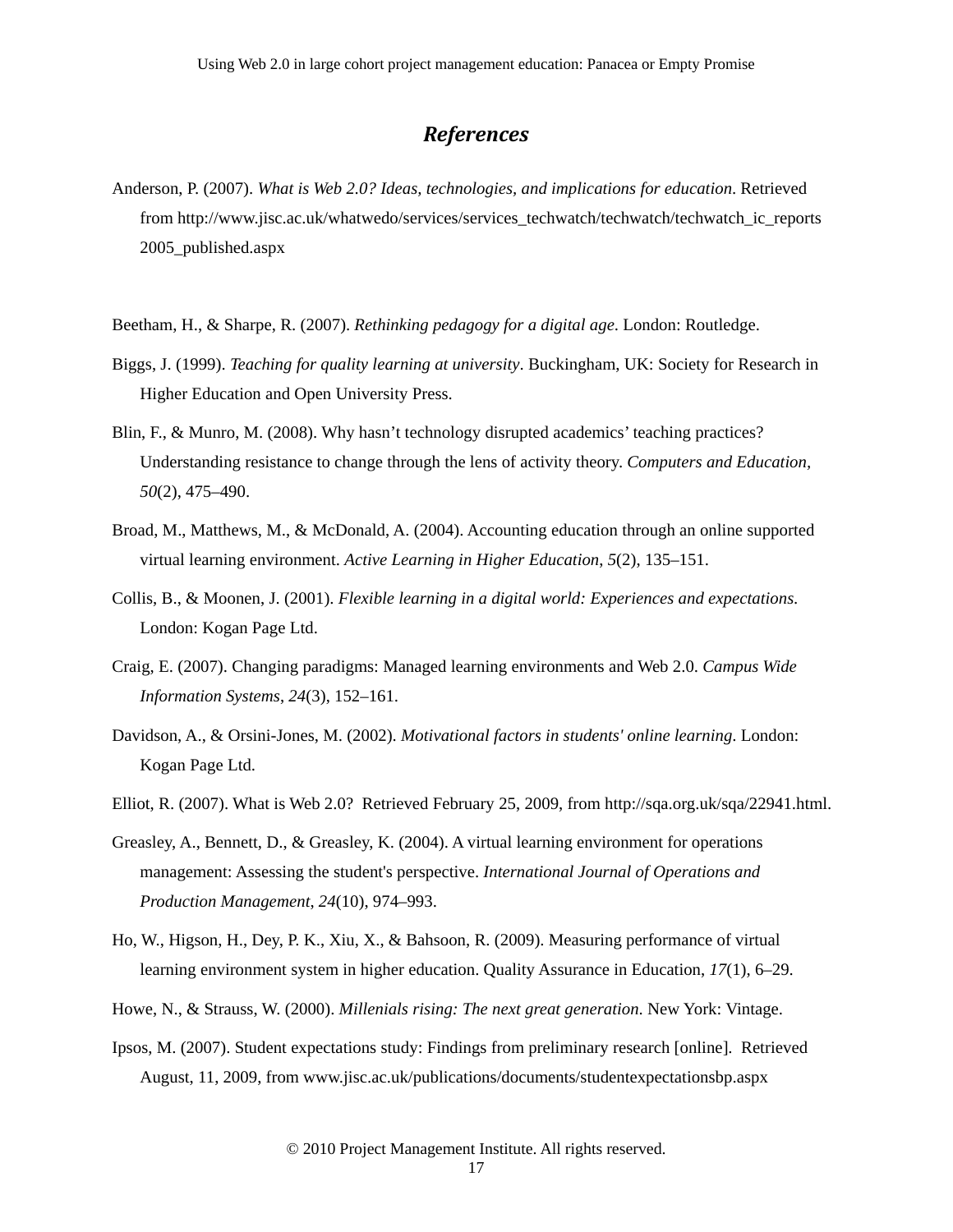- Ipsos, M. (2008). *Great expectations of ICT*. Retrieved August, 11, 2009, from www.jisc.ac.uk/media/documents/publications/jiscgreatexpectationsfinalreportjune08.pdf
- Kvavik, R., & Caruso, J. (2005). Study of students and information technology: Convenience, connection, control and learning. Educause Centre for Applied Research, Research Study. Retrieved May 18, 2009, from http://www.educause.edu/ir/library/pdf/ers0506/rs/ers0506w.pdf
- Laurillard, D. (2002). *Rethinking university: A conversational framework for the effective use of learning technologies*. London: Routledge.
- Laurillard, D. (2007). *Foreword of rethinking pedagogy for a digital age*. Oxford: Routledge.
- Livingstone, S., & Bober, M. (2005). *UK Children Go Online*. Retrieved August 11, 2009, from www.york.ac.uk/res/e-society/projects/1.htm
- Locke, M. (2007). *Six spaces of social media*. Retrieved August 11, 2009, from www.test.org.uk/2007/08/10/six-spaces-of-social-media/
- Mason, R., & Rennie, F. (2008). *E-learning and social networking handbook: Resources for higher education*. New York: Routledge.
- Matulich, E., Papp, R., & Haytko, D. L. (2008). Continuous improvement through teaching innovations: A requirement for today's learners. *Marketing Education Review*, *18*, 1– 7.
- Mayes, T. (2001). *Learning technology and learning relationships*. London: Kogan Page.
- Mayes, J., & Fowler, C. (1999). Learning technology and usability: A framework for understanding courseware. *Interacting with Computers*, *11*(5), 485–497.
- McGill, T., & Hobbs, V. (2008). How students and instructors using a virtual learning environment perceive the fit between technology and task. *Journal of Computer Assisted Learning*, *24*(3), 191–202.
- Melville, D. (2009). *Higher education in a Web 2.0 world: Report of an independent committee of inquiry into the impact on higher education of students widespread use of Web 2.0 technologies*. Available at http://wwwclexorg.uk/CLEX\_Report\_v1\_final.pdf, Retrieved
- Nortcliffe, A., & Middleton, A. (2008). A three year case study of using audio to blend the engineer's learning environment. *Journal of Higher Education Academy*, *3*(2), 45–57.
- O'Reilly, T. (2005). *What is Web 2.0?* Retrieved May 18, 2009, from www.oreillynet.com/pub/a/oreilly/tim/news/2005/09/30/what-is-web20.html.
- Oblinger, D., & Oblinger, J. E. (2005). *Educating the Net Generation*. Boulder, CO: Educause.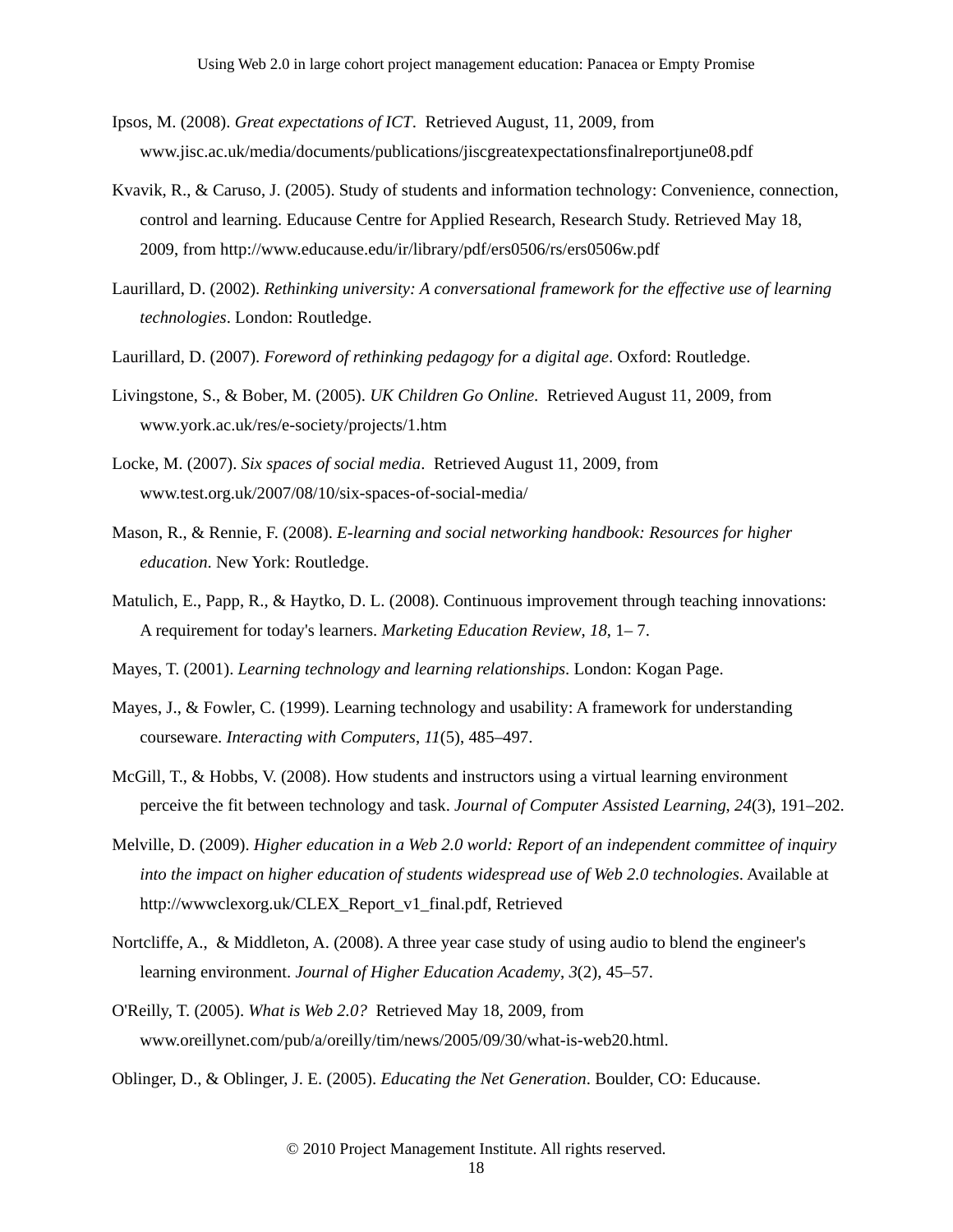Prensky, M. (2001). Digital natives, digital immigrants. *On the Horizon*, *9*(5), 1–6.

- Rogers, G. (2004). History, learning technology, and student achievement. *Active Learning in Higher Education*, *5*(2), 232–247.
- Russell, T. (2001). The no significant difference phenomenon: A comparative research annotated bibliography on technology for distance education. Raleigh, NC: North Carolina State University.
- Saunders, G., & Klemming, F. (2003). Integrating technology into a traditional learning environment. *Active Learning in Higher Education*, *4*(1), 74–86.
- Sfard, A. (1998). On two metaphors for learning and the dangers of choosing just one. Educational Researcher, *27*(2), 4–13.
- Sharpe, R., Benfield, G, Roberts, G, & Francis, R. (2006). The undergraduate experience of blended elearning: A review of UK literature and practice. A Report to the Higher Education Academy.
- Shirky, C. (2003). Social software and the politics of groups [online]. Retrieved August 11, 2009, from www.shirky.com/writings/group\_politics.html
- Tapscott, D., & Williams, A. (2008). *Wikinomics: How mass collaboration changes everything*. London: Atlantic Books.
- Turney, C., Robinson, D., Lee, M., & Soutar, A. (2009). Using technology to direct learning in higher education. *Active Learning in Higher Education*, *10*(1), 71–83.
- Veen, W., & Vrakking, B. (2006). *Homo zappiens: Growing up in a digital age*. London: Continuum International Publishing Group Ltd.